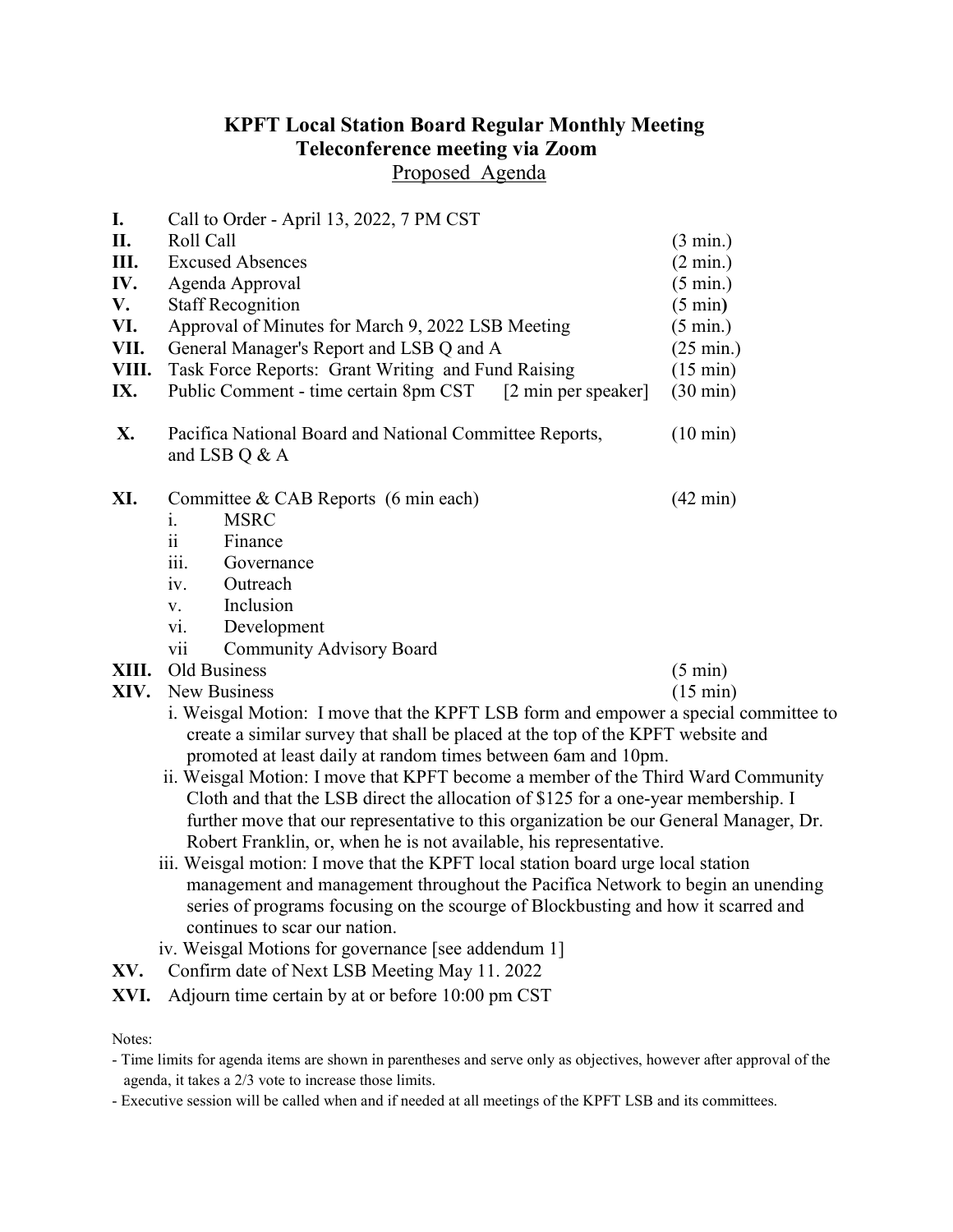## Addendum 1

Weisgal Motions for Governance:

Revocation of Article I, Section 1: Items for the Agenda to wit:

"b. New LSB Agenda items may be referred by the LSB Chair to a committee before discussion by the LSB. Such a referral is subject to the appeal of LSB by any member."

Background: This rule places too much power in the hands of the chair; it is also too much power to give the chair the authority to select any committee to which the chair may send it. In appealing the decision of the chair, in the case of a tie vote, the chair wins. This, again, is too much power. Also, the rule is redundant; appeal is covered in RONR. RONR says the body can refer a motion to a committee.

"3. Amending of Article I, Section 2: Consent Items

Committee decisions based on a consensus shall be placed on the agenda, (the rules allowing any member to remove an item from consent still applies). If a written report is not submitted to the LSB members at least three days before the LSB meeting, no Committee motion shall be eligible for the consent agenda. [08-14-04]."

In the above, the word consensus should be replaced with unanimous.

4. Amending of Article I, Section 3: Posting the Agenda

"The LSB Chair will post the agenda on the website no later than seven (7) days prior to the meeting. The LSB Chair will send the complete text of all motions by email to all LSB members [Approved 10-12-05]."

To the above, the following should be added: This, in no way, should be considered as superseding Article Seven of the Pacifica Bylaws which address Notice.

5. Amending Article I, Section 4: Agenda Format "The following is the standard agenda for Regular LSB Meetings: [10-12-05] Call to Order. Staff Recognition. Roll Call. Agenda Approval. Minutes Approval. Consent Items. Pacifica National Board Report. General Manager's Report.